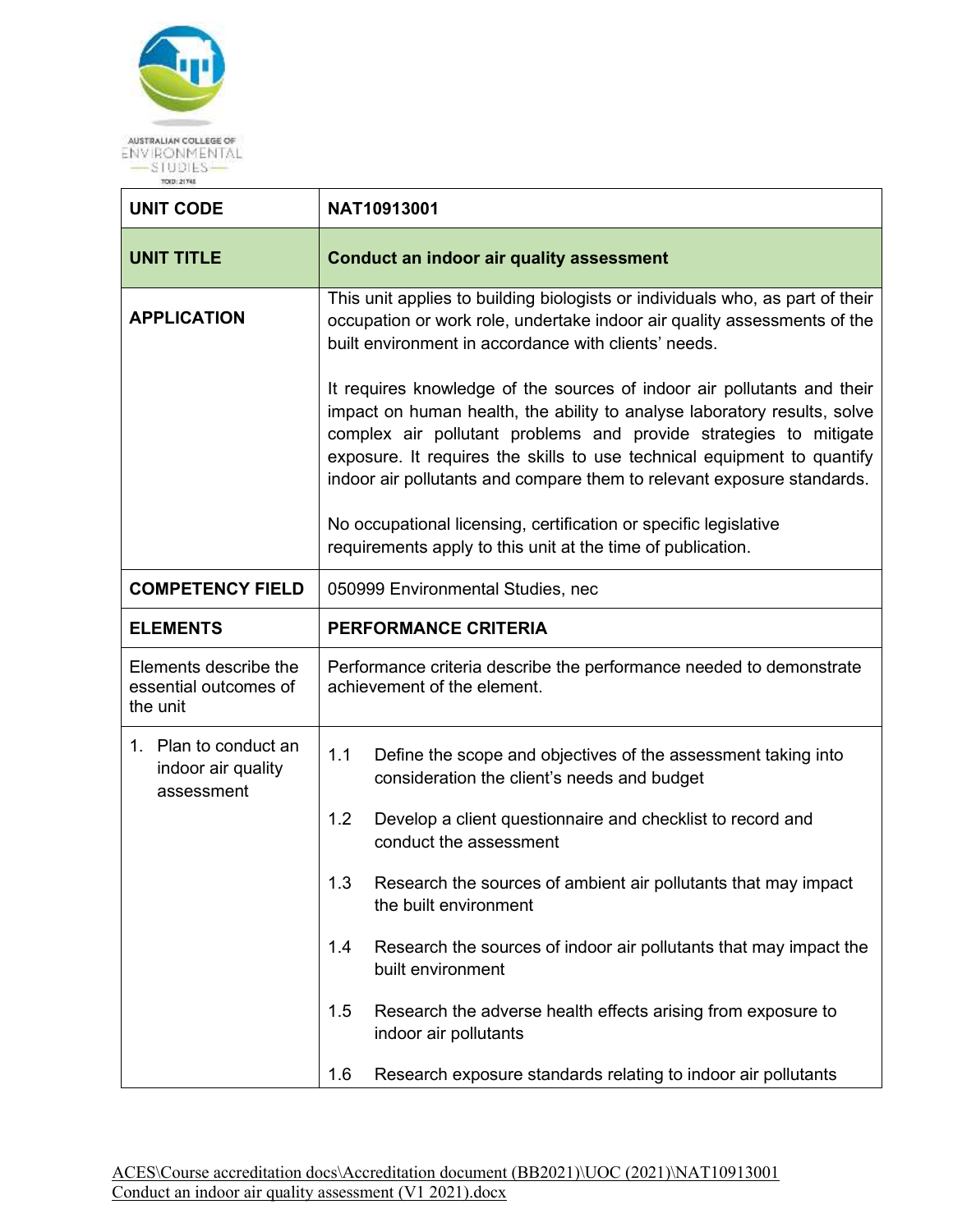

|    |                                           | 1.7 | Apply knowledge of workplace health and safety to identify<br>potential risk environments                                 |
|----|-------------------------------------------|-----|---------------------------------------------------------------------------------------------------------------------------|
|    |                                           | 1.8 | Identify air sampling hire companies and accredited laboratories<br>to analyse samples                                    |
|    |                                           | 1.9 | Assign timing, schedule and responsibilities for the assessment                                                           |
|    | 2. Select appropriate<br>assessment tools |     | Identify the tools and equipment required to conduct the<br>assessment                                                    |
|    | and equipment                             | 2.2 | Check calibration certificates are current                                                                                |
|    |                                           | 2.3 | Test assessment tools and modify as required                                                                              |
|    | 3. Undertake an                           | 3.1 | Conduct a visual inspection of the site for sources of air pollutants                                                     |
|    | indoor air quality<br>assessment          | 3.2 | Use air sampling equipment to quantify indoor air pollutants                                                              |
|    |                                           | 3.3 | Complete chain of custody documentation                                                                                   |
|    |                                           | 3.4 | Prepare and send samples to the laboratory                                                                                |
|    | 4. Analyse results                        | 4.1 | Analyse laboratory results and findings                                                                                   |
|    |                                           | 4.2 | Compare data results and findings with relevant exposure<br>standards                                                     |
| 5. | Report the<br>outcomes of the             | 5.1 | Formulate outcomes of the site assessment, data analysis and<br>findings                                                  |
|    | indoor air quality<br>assessment          | 5.2 | Provide recommendations to reduce exposure to indoor air<br>pollutants taking into consideration the Hierarchy of Control |
|    |                                           | 5.3 | Document assessment findings and recommendations in a<br>professional report                                              |
|    |                                           | 5.4 | Identify key personnel required to assist in implementing the<br>solutions                                                |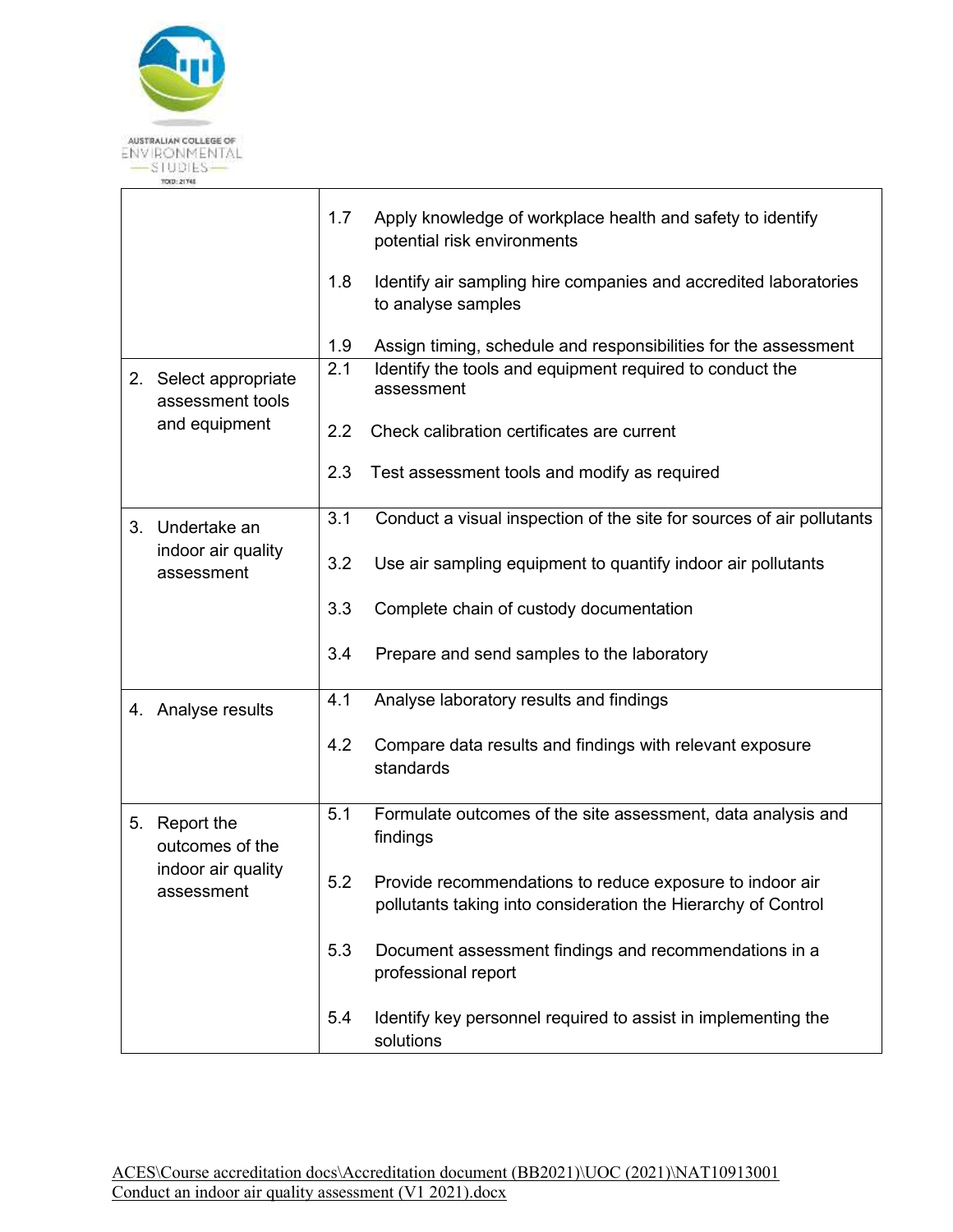

## **FOUNDATION SKILLS**

*Foundation skills essential to performance in this unit, but not explicit in the performance criteria are listed below, including a brief description of how the skill is applied.* 

| <b>Skill</b>                       | <b>Description</b>                                                                                                                                                           |
|------------------------------------|------------------------------------------------------------------------------------------------------------------------------------------------------------------------------|
| Reading skills to:                 | Evaluate the various sources of written information using<br>authoritative sources                                                                                           |
|                                    | Follow instructions and technical drawings presented in<br>equipment and instruction manuals.                                                                                |
|                                    | Read text which includes specialised vocabulary to gather<br>information and create questions to be answered.                                                                |
|                                    | Understand text which includes symbols and embedded<br>technical information in relation to air quality.                                                                     |
| Writing skills to:                 | Use a variety of words and grammatical structures to<br>achieve precise meaning in client questionnaire and<br>checklist.                                                    |
|                                    | Address the context, purpose and audience when<br>generating text                                                                                                            |
| Oral communication skills to:      | Listen in order to take notes about key points from a<br>spoken conversation within the context of discussions with<br>a client.                                             |
|                                    | Determine client requirements through open-ended<br>questioning, active listening, paraphrasing and<br>summarising.                                                          |
| Numeracy skills to:                | Use mathematical formulas to convert laboratory results to<br>relevant exposure standards.                                                                                   |
|                                    | Use and apply knowledge about probability to the context<br>of an air quality assessment.                                                                                    |
| Learning skills to:                | Research relevant background and professional<br>information to determine the appropriateness of the<br>information in the context of an air quality assessment.             |
| Problem-solving skills to:         | Identify sources of air pollutants unique to the client's<br>home, provide recommendations to mitigate or control<br>exposure and identify key personnel required to assist. |
| Planning and organising skills to: | Conceptualise, analyse, and research in order to make<br>recommendations.                                                                                                    |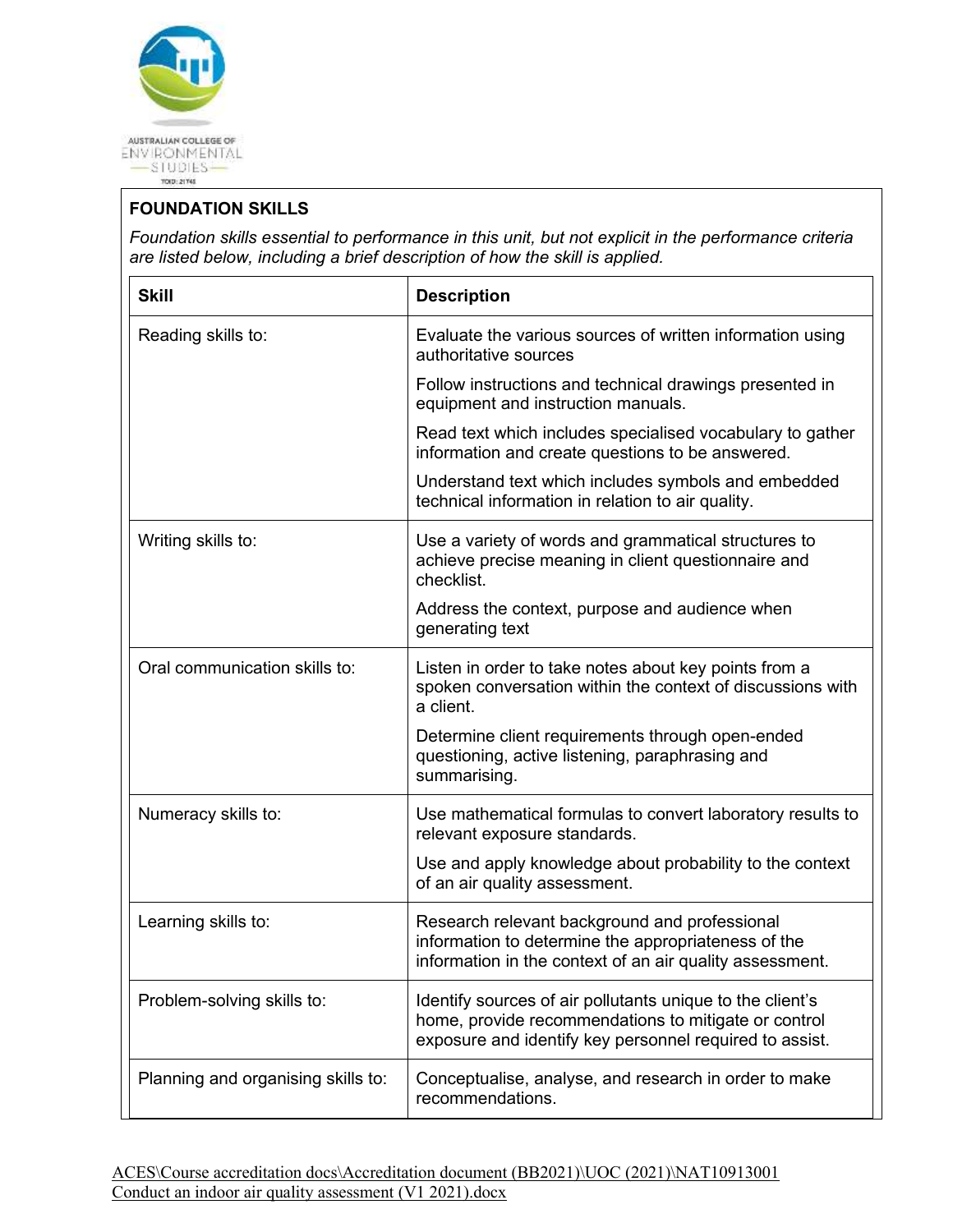

|                            |                | Assess the appropriateness of testing tools and equipment<br>relevant to the context.                                                                                        |                |          |  |
|----------------------------|----------------|------------------------------------------------------------------------------------------------------------------------------------------------------------------------------|----------------|----------|--|
| Self-management skills to: |                | Use simple organising methods to manage reference<br>material.                                                                                                               |                |          |  |
| Technology skills to:      |                | Use software capabilities to produce a professional report.<br>Use software and the internet to store and access<br>information, conduct research and project documentation. |                |          |  |
|                            |                |                                                                                                                                                                              |                |          |  |
| <b>UNIT MAPPING</b>        | Code and Title |                                                                                                                                                                              | Code and Title | Comments |  |

| UNIT MAPPING       | <b>ICode and Title</b>                                     | <b>ICode and Title</b>                                   | Comments        |
|--------------------|------------------------------------------------------------|----------------------------------------------------------|-----------------|
| <b>INFORMATION</b> | <b>Current Version</b>                                     | <b>Previous Version</b>                                  |                 |
|                    | NAT10913001 Conduct an<br>indoor air quality<br>assessment | BLDBIO601 Conduct an<br>indoor air quality<br>assessment | Equivalent unit |

| <b>TITLE</b>                          | <b>Assessment Requirements for</b><br>NAT10913001 Conduct an indoor air quality assessment                                                                                                                                                                                                                                         |
|---------------------------------------|------------------------------------------------------------------------------------------------------------------------------------------------------------------------------------------------------------------------------------------------------------------------------------------------------------------------------------|
| <b>PERFORMANCE</b><br><b>EVIDENCE</b> | The learner must show evidence of the ability to complete tasks outlined in<br>the elements and performance criteria of this unit and manage tasks and<br>contingencies in the context of the role of a Building Biology Consultant.<br>There must be demonstrated evidence that the learner has completed the<br>following tasks: |
|                                       | Analysed two client's homes<br>٠                                                                                                                                                                                                                                                                                                   |
|                                       | Used communication and questioning skills to determine the client's needs<br>$\bullet$                                                                                                                                                                                                                                             |
|                                       | Developed a client questionnaire<br>$\bullet$                                                                                                                                                                                                                                                                                      |
|                                       | Developed a checklist to conduct the assessment                                                                                                                                                                                                                                                                                    |
|                                       | Identified potential risky environments unique to the site<br>$\bullet$                                                                                                                                                                                                                                                            |
|                                       | Calibrated, tested and demonstrated correct use of air sampling equipment                                                                                                                                                                                                                                                          |
|                                       | Researched and located the sources of ambient and indoor air pollutants<br>٠<br>unique to the site                                                                                                                                                                                                                                 |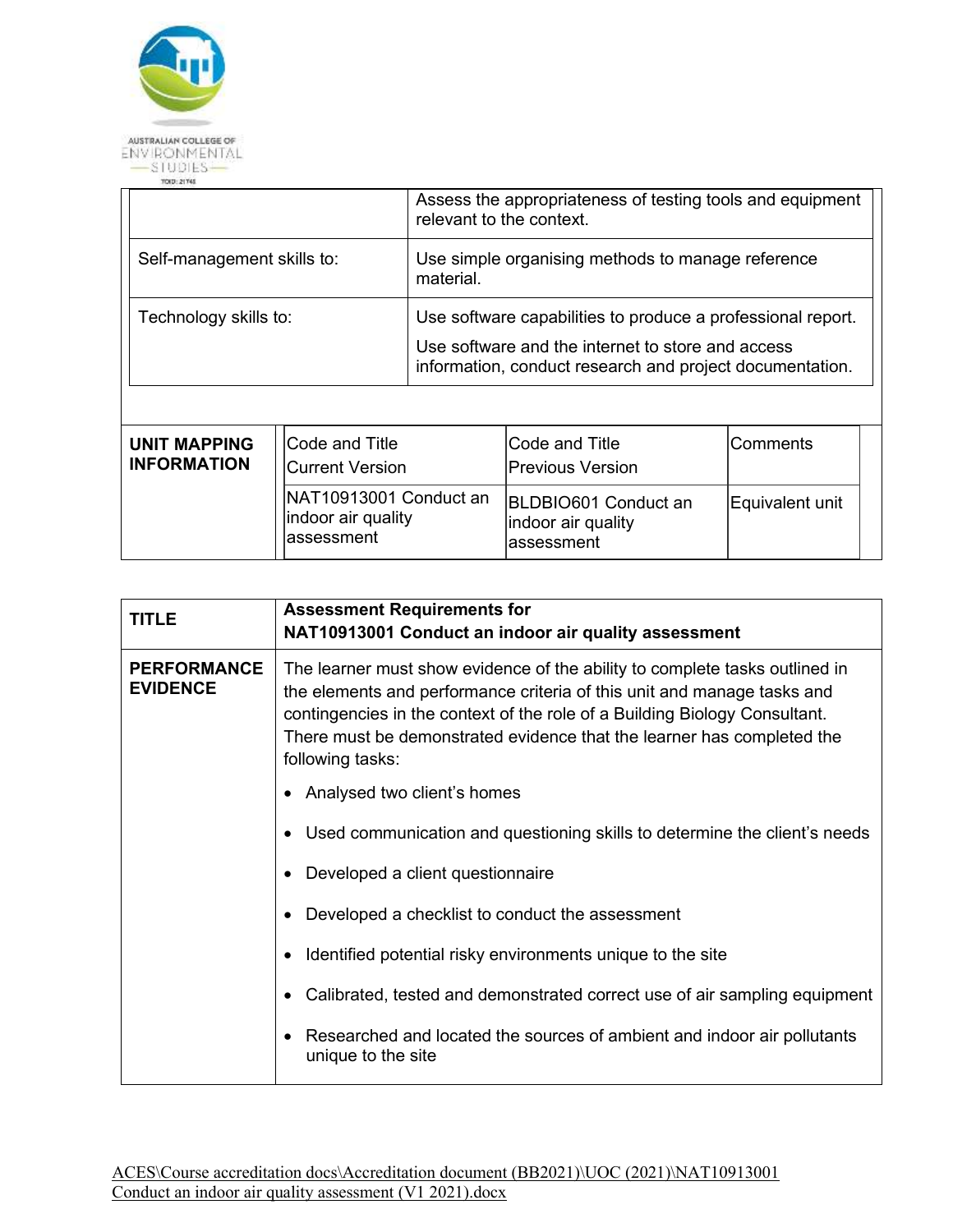

| 1080121194                          |                                                                                                                                                                                                                                                                                                                                                   |
|-------------------------------------|---------------------------------------------------------------------------------------------------------------------------------------------------------------------------------------------------------------------------------------------------------------------------------------------------------------------------------------------------|
|                                     | Researched the adverse health effects arising from exposure to indoor air<br>pollutants                                                                                                                                                                                                                                                           |
|                                     | Analysed laboratory results                                                                                                                                                                                                                                                                                                                       |
|                                     | Compared assessment results with relevant exposure standards                                                                                                                                                                                                                                                                                      |
|                                     | Used the Hierarchy of Control to prioritise recommendations<br>٠                                                                                                                                                                                                                                                                                  |
|                                     | Documented recommendations to address indoor air quality issues                                                                                                                                                                                                                                                                                   |
|                                     | Used computer software                                                                                                                                                                                                                                                                                                                            |
| <b>KNOWLEDGE</b><br><b>EVIDENCE</b> | The learner must be able to demonstrate essential knowledge required to<br>effectively do the tasks outlined in elements and performance criteria of this<br>unit, manage the task and contingencies in the context of variable building<br>sites and client needs. This includes knowledge of:                                                   |
|                                     | Sources of ambient air pollutants including traffic-related air pollutants,<br>agriculture (farming, pesticides) and industry.                                                                                                                                                                                                                    |
|                                     | Sources of indoor air pollutants, including:<br>noxious gases generated from unflued gas heaters<br>$\circ$<br>volatile organic compounds arising from paint, building materials,<br>$\circ$<br>household products, furnishings and pesticides<br>particulates and allergens such as pet dander, pollen, pests and<br>$\circ$<br>house dust mite. |
|                                     | Adverse health effects arising from exposure to indoor air pollutants                                                                                                                                                                                                                                                                             |
|                                     | Exposure standards relating to indoor air quality                                                                                                                                                                                                                                                                                                 |
|                                     | Workplace health and safety relating to potential risk environments                                                                                                                                                                                                                                                                               |
|                                     | <b>Safety Data Sheets</b>                                                                                                                                                                                                                                                                                                                         |
|                                     | Air sampling equipment hire companies                                                                                                                                                                                                                                                                                                             |
|                                     | Air sampling equipment, including:                                                                                                                                                                                                                                                                                                                |
|                                     | indoor air quality meter<br>$\circ$<br>photo-ionisation detector<br>$\circ$<br>lead test kits<br>$\circ$<br>PRISM pump and associated tubes.<br>$\circ$                                                                                                                                                                                           |
|                                     | Accredited laboratories to analyse the samples                                                                                                                                                                                                                                                                                                    |